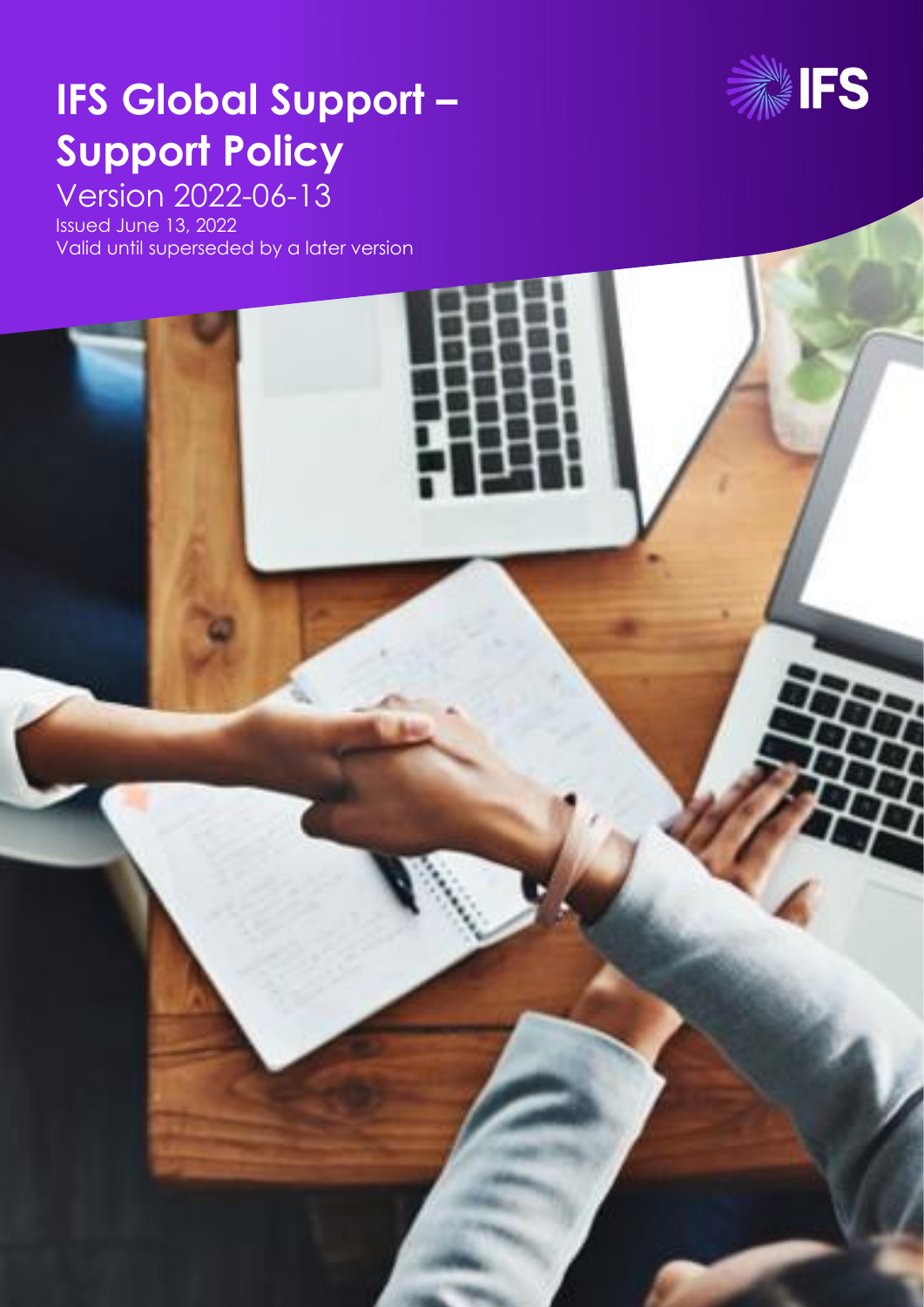

# **Table of Contents**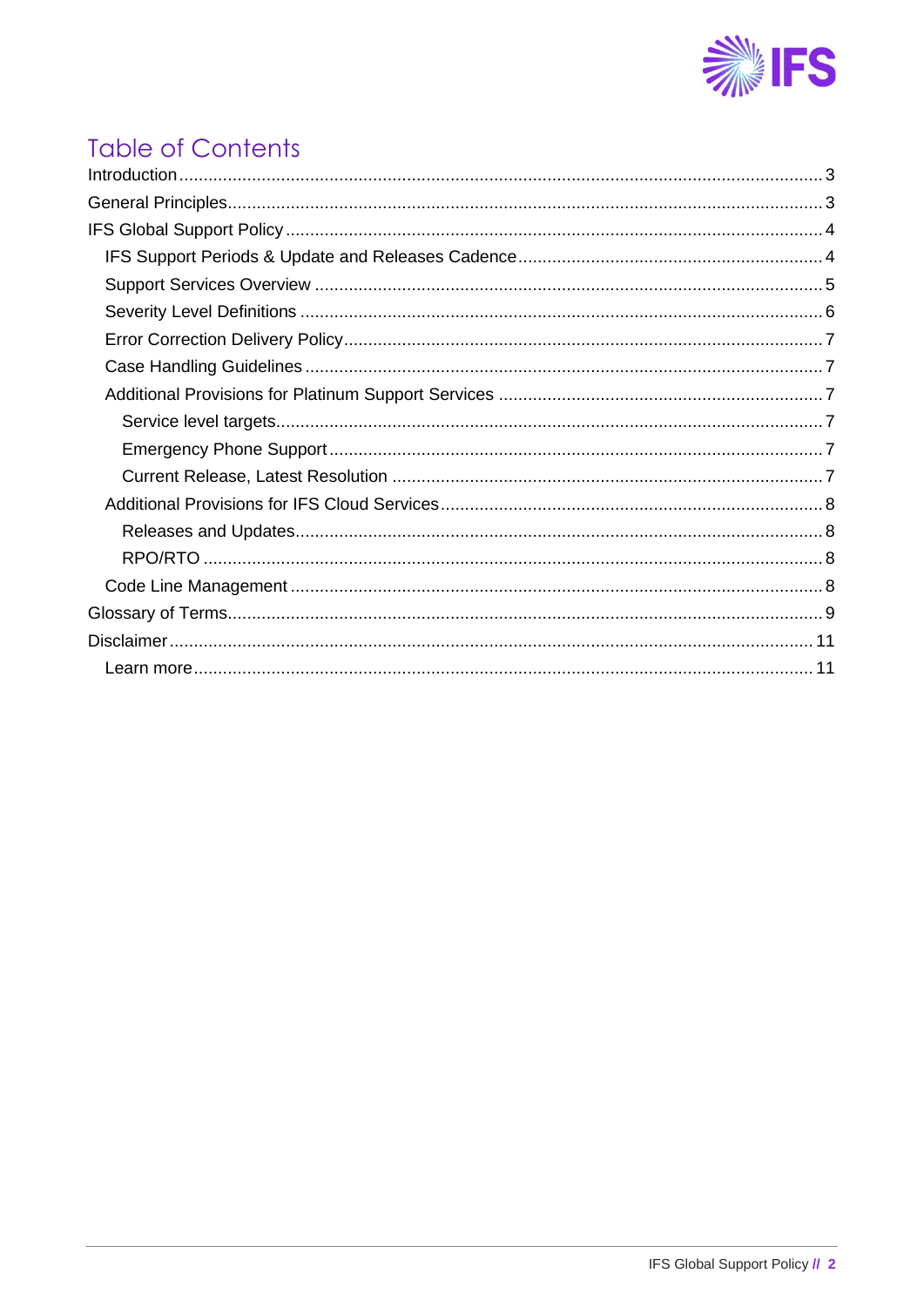

# <span id="page-2-0"></span>**Introduction**

The IFS Global Support Policy ("Policy") provides information about the IFS Support Services offerings to aid our customers' understanding of the services subscribed to, and to assist in managing these.

The information provided in this Policy also describes the level of product support IFS provides to our customers, and for how long (the IFS Product Lifecycle Policy).

Furthermore, the Policy outlines and describes:

- Support Responsibilities
- Available Services
- Product Lifecycle Policy
- Severity Definitions
- Service Levels
- Fix Principles

# <span id="page-2-1"></span>**General Principles**

**World-class customer support**. IFS Support Services deliver corrections to proven bugs in Current Releases of IFS Application Software and makes available the latest Updates to encourage our customers to be on the latest technology. These services are provided in English.

**Case registration**. Cases registered by customers should be documented according to IFS's defined template and be reproducible in the applicable test instance.



**Customer - 1st Line Activities.** Unless purchased separately via IFS **Success Support Services** the customer is responsible for activities such as, but not limited to, training, configuration, setup, and the initial triage of any suspected software faults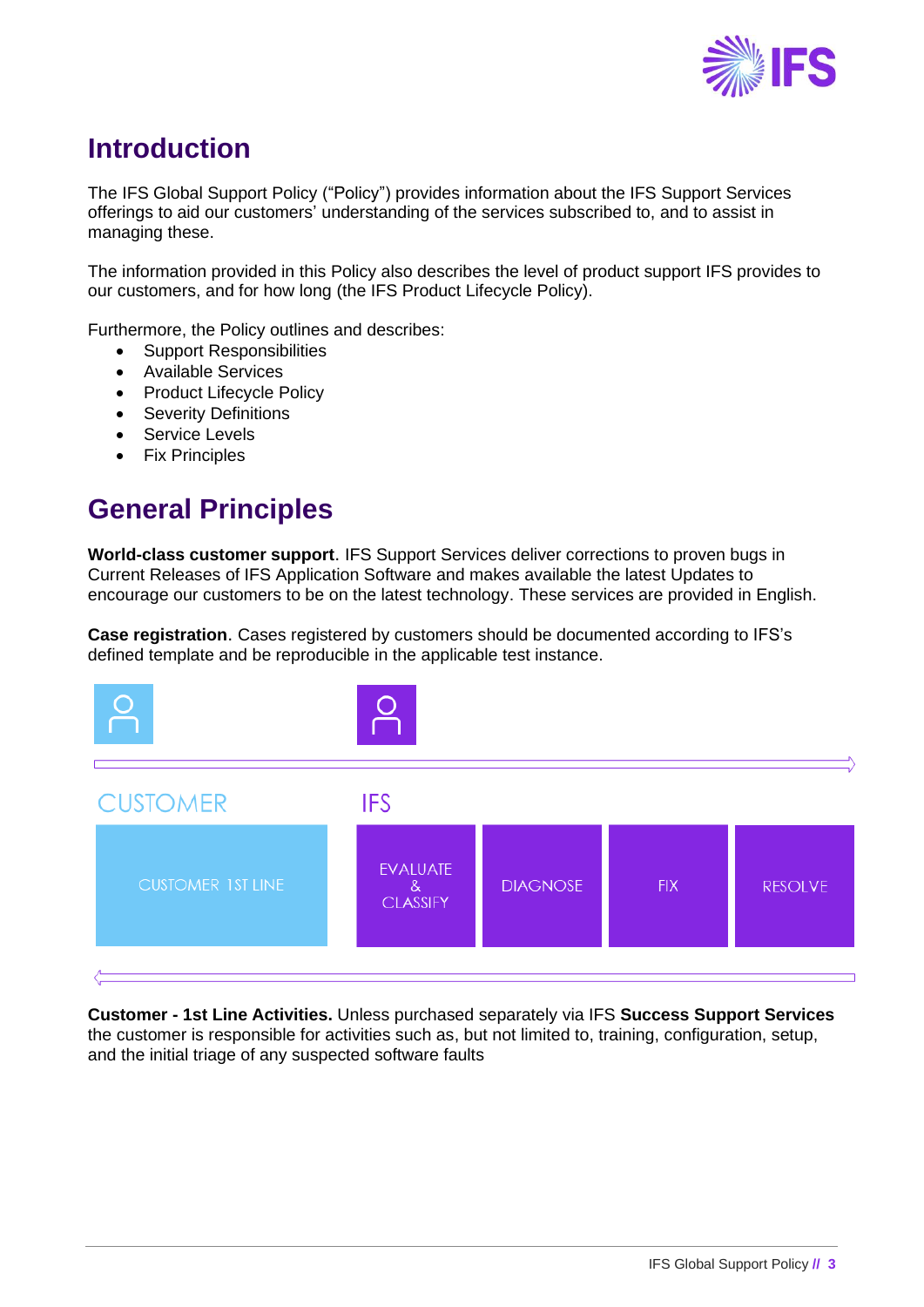

# <span id="page-3-0"></span>**IFS Global Support Policy**

## <span id="page-3-1"></span>**IFS Support Periods & Update and Releases Cadence**

Current Releases for which Support Services are available for IFS Application Software are:

| <b>Support Model</b>      | <b>Description</b>                                                                                                                                                               |
|---------------------------|----------------------------------------------------------------------------------------------------------------------------------------------------------------------------------|
| <b>Continuous Support</b> | IFS provides continuous product support through regular Release Updates of the<br>software. For each Release, Service Updates are made available for a certain period<br>of time |
| <b>Standard Support</b>   | IFS provides product support for a specific software version for a certain period that<br>may vary depending on the product                                                      |
| <b>Extended Support</b>   | Product support of reduced scope delivered for a defined maximum period beyond the<br>end of Standard Support                                                                    |
| <b>Restricted Support</b> | Product support of a restricted scope, where Standard Support has ended, and the<br>customer has elected not to purchase Extended Support (if available)                         |

| <b>IFS Application Software</b>                              | <b>Continuous</b><br><b>Support</b>                                                           | <b>Standard</b><br><b>Support</b><br><b>Ends</b> | <b>Extended</b><br>Support <sup>1</sup><br><b>Ends</b> | <b>Restricted</b><br><b>Support</b> | Cadence <sup>2</sup>                                               |
|--------------------------------------------------------------|-----------------------------------------------------------------------------------------------|--------------------------------------------------|--------------------------------------------------------|-------------------------------------|--------------------------------------------------------------------|
| <b>IFS Cloud</b>                                             | <b>Bi-Annual Release</b><br>Updates, Service<br>Updates per<br>Release: 23<br>months from RTM | N/A                                              | N/A                                                    | N/A                                 | Release<br>Updates: Bi-<br>Annually<br>Service Updates:<br>Monthly |
| <b>IFS Applications 10</b>                                   | N/A                                                                                           | 27 March<br>2025                                 | 27 March<br>2028                                       | Beyond 27<br><b>March 2028</b>      | Updates:<br>Quarterly                                              |
| <b>IFS Applications 9</b>                                    | N/A                                                                                           | Expired                                          | 27 March<br>2023                                       | Beyond 27<br>March 2023             | Updates:<br>Quarterly                                              |
| <b>IFS Field Service</b><br><b>Management 6</b>              | N/A                                                                                           | 31 January<br>2026                               | 31 January<br>2029                                     | Beyond 31<br>January 2029           | Updates:<br>Quarterly                                              |
| <b>IFS Planning and</b><br><b>Scheduling Optimization 6</b>  | N/A                                                                                           | 31 January<br>2026                               | 31 January<br>2029                                     | Beyond 31<br>January 2029           | Updates:<br>Quarterly                                              |
| <b>IFS Enterprise Operational</b><br>Intelligence (EOI) 8.3x | N/A                                                                                           | Expired                                          | 31 December<br>2022                                    | Beyond 31<br>December<br>2022       | Updates:<br>Quarterly                                              |

1 ) Extended Support is offered for a period of three years. Additional terms and fees apply. Not applicable to IFS Cloud 2021 R1 and subsequent releases.

<sup>2</sup>) Service Update (for IFS Cloud) or Update as naming convention.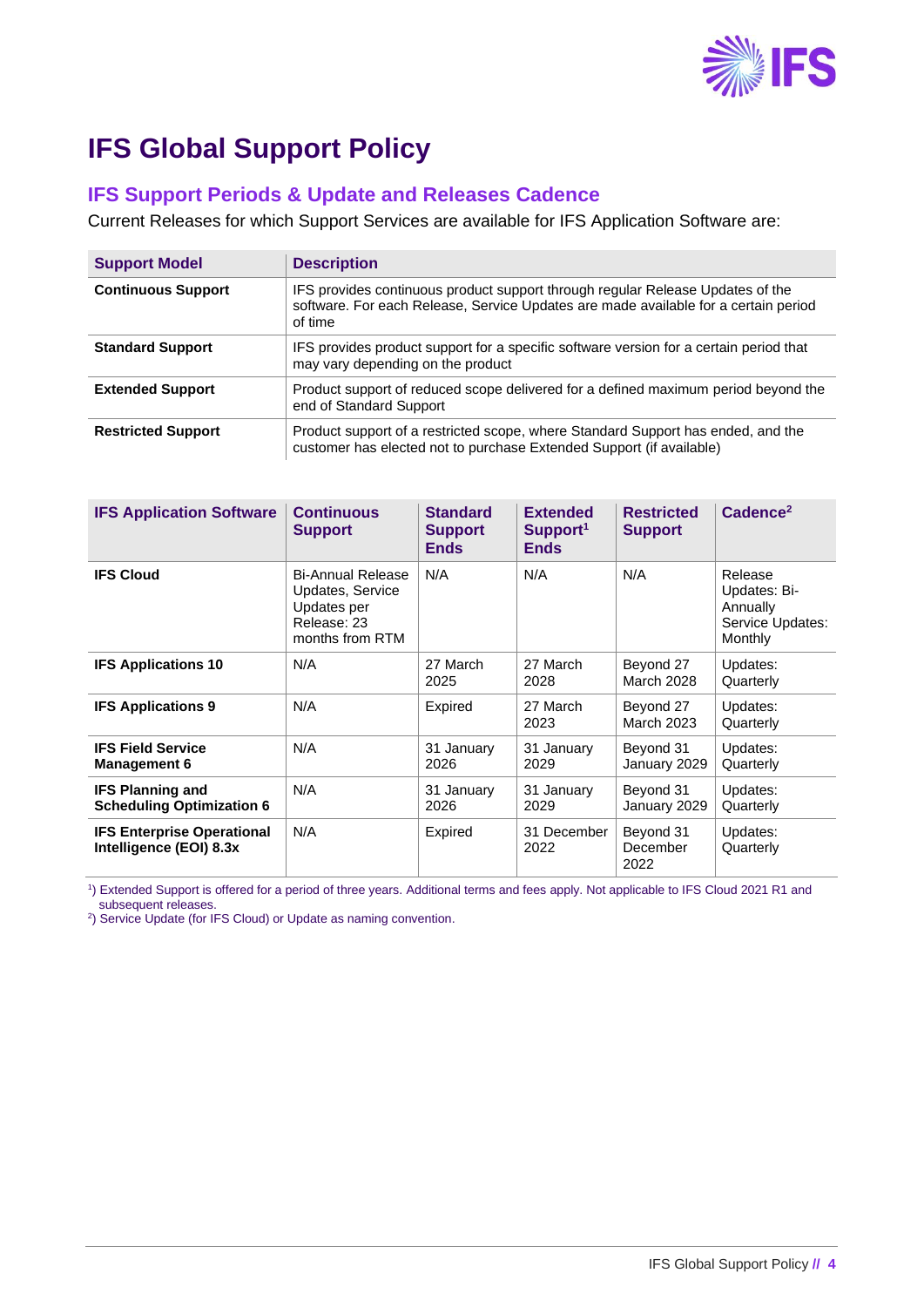

### <span id="page-4-0"></span>**Support Services Overview**

| <b>Services</b>                                                                                                                                 | <b>Continuous</b><br><b>Support</b> | <b>Standard</b><br><b>Support</b> | <b>Extended</b><br>Support <sup>1</sup> | <b>Restricted</b><br><b>Support</b> |
|-------------------------------------------------------------------------------------------------------------------------------------------------|-------------------------------------|-----------------------------------|-----------------------------------------|-------------------------------------|
| <b>Accept Cases for suspected Security Vulnerabilities</b>                                                                                      | $\checkmark$                        | $\checkmark$                      | $\checkmark$                            | $\checkmark$                        |
| <b>Accept Cases for demonstrated Errors</b>                                                                                                     | $\checkmark$                        | $\checkmark$                      | $\checkmark$                            | $\checkmark$                        |
| <b>Diagnosis of accepted Cases</b>                                                                                                              | $\checkmark$                        | $\checkmark$                      | $\checkmark$                            | $\checkmark$                        |
| <b>Targeted response times</b>                                                                                                                  | $\checkmark$                        | $\checkmark$                      | $\checkmark$                            | Not offered                         |
| <b>Fix new Security Vulnerabilities</b>                                                                                                         | $\checkmark$                        | $\checkmark$                      | $\checkmark$                            | Not included                        |
| Fix new Errors according to Error correction<br>delivery policy                                                                                 | $\checkmark$                        | $\checkmark$                      | $\checkmark$                            | Not included                        |
| Deliver Severity 1 and 2 Fixes according to the Error<br>correction delivery policy <sup>4</sup>                                                | $\checkmark$                        | $\checkmark$                      | $\checkmark$                            | Not included                        |
| Deliver accumulated Fixes according to the Error<br>correction delivery policy <sup>4</sup>                                                     | $\checkmark$                        | $\checkmark$                      | $\sqrt{3}$                              | Not included                        |
| Rights to new Releases <sup>5</sup>                                                                                                             | $\checkmark$                        | $\checkmark$                      | $\checkmark$                            | $\checkmark$                        |
| Make improvements as determined by IFS, due to<br>legal changes in the supported countries                                                      | $\checkmark$                        | $\checkmark$                      | $\checkmark$                            | Not included                        |
| Certify new platforms per the IFS Supported<br><b>Platforms Policy</b>                                                                          | $\checkmark$                        | $\checkmark$                      | $\checkmark$                            | Not included                        |
| Deliver Fixes (e.g. for severe Security<br>Vulnerabilities) to platform containers between the<br>regular Service Updates (at IFS's discretion) | $\checkmark$                        | N/A                               | N/A                                     | Not included                        |
| <b>Provide Application Software and documentation</b><br>translations for supported languages                                                   | $\checkmark$                        | $\checkmark$                      | Not included                            | Not included                        |

1 ) Subject to restrictions based on IFS Extended Support Terms. 2 ) For Severity 1 and 2 issues only.

3 ) At a potentially reduced cadence. 4 ) For IFS Cloud, the Fixes will be accessible in the IFS Life Cycle Experience Portal for the customer to fetch to their customer solution repository. The error corrections delivery policy is outlined in the table further down in this document

<sup>5</sup>) As long as the customer remains paying the Support Services fee

<sup>6</sup>) As necessary, in order for there to be at least one certified version of each platform component that is still supported by the respective platform component vendor.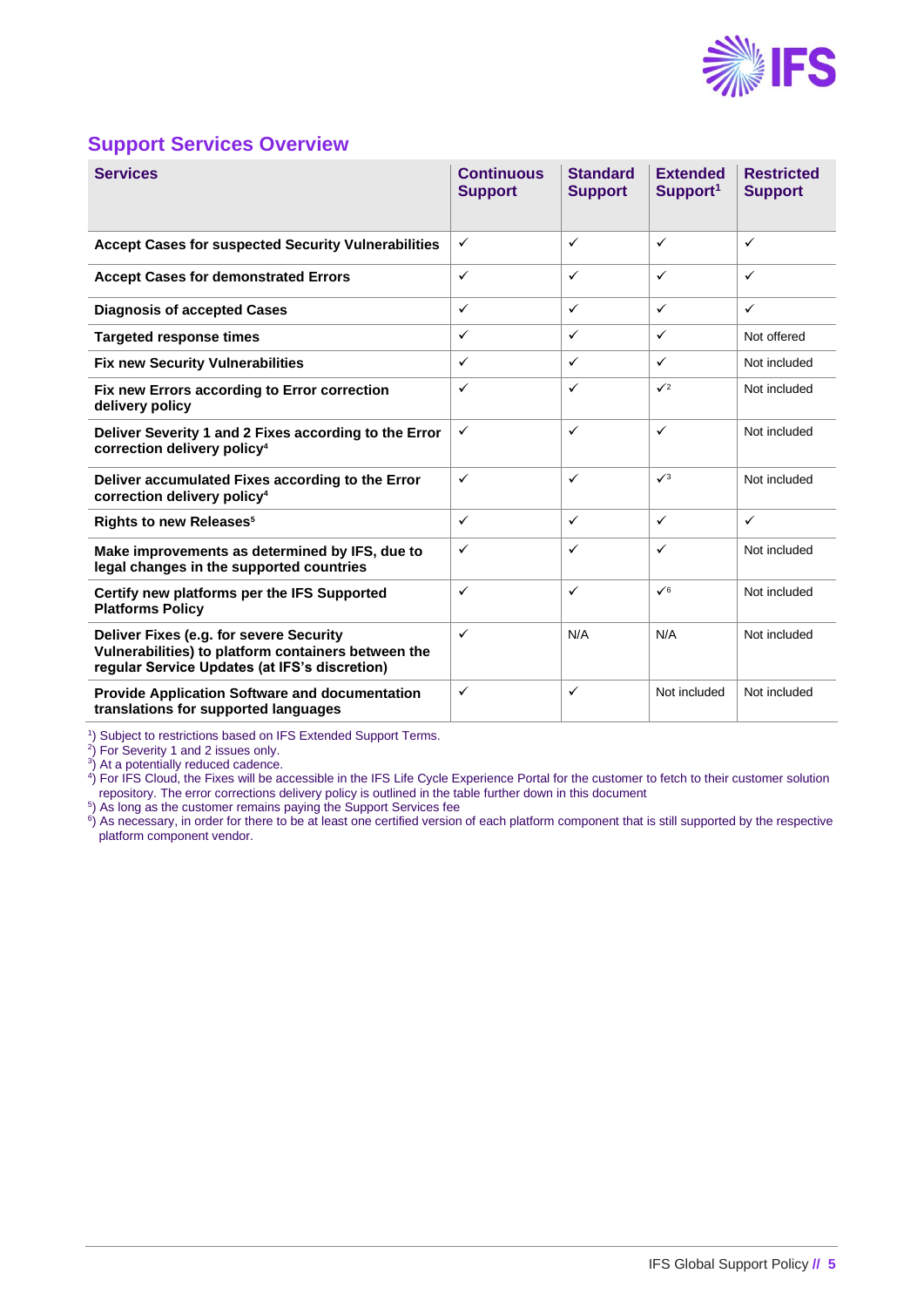

| Level <sup>1</sup>                                     | <b>Description</b>                                                                                                                                                                                                               | <b>Example or the Scenario</b>                                                                                                   |
|--------------------------------------------------------|----------------------------------------------------------------------------------------------------------------------------------------------------------------------------------------------------------------------------------|----------------------------------------------------------------------------------------------------------------------------------|
| Severity 0<br>Unassigned                               | Case severity has not been assigned                                                                                                                                                                                              |                                                                                                                                  |
| <b>Severity 1</b><br>Critical /<br>Service down        | The Applicable Instance <sup>2</sup> is unavailable and<br>consequently causing significant negative<br>business impact <sup>3</sup>                                                                                             | A malfunction in the IFS Software rendering a<br>production server or other business critical<br>system/process non-operational  |
| <b>Severity 2</b><br><b>High / Service</b><br>degraded | The Applicable Instance <sup>2</sup> is operational, but<br>with a severely reduced level of service. A<br>sensible workaround is not immediately                                                                                | A substantial performance issue that affects a<br>production server or other business critical<br>system/process                 |
|                                                        | available                                                                                                                                                                                                                        | Substantial performance issue and resource are<br>constrained in cloud services, and a Severity 1 may<br>result if not addressed |
|                                                        |                                                                                                                                                                                                                                  | A business function that is critical to normal<br>operations is unavailable to all Users or causing<br>significant disruption.   |
| <b>Severity 3</b><br>Moderate /                        | The Applicable Instance <sup>2</sup> is operational at,<br>or close to, a normal level of service, but is<br>at risk of failure or with a productivity issue<br>that causes inconvenience. A sensible<br>workaround might apply. | A performance issue is experienced that affects one<br>or more business functions for any number of Users                        |
| Service warning                                        |                                                                                                                                                                                                                                  | Cloud services are resource constrained and a<br>Severity 1 or 2 issue may result if not addressed                               |
|                                                        |                                                                                                                                                                                                                                  | Unexpectedly high utilization of compute resources                                                                               |
|                                                        |                                                                                                                                                                                                                                  | A business function is unavailable or working in a<br>degraded manner for a specific User                                        |
|                                                        |                                                                                                                                                                                                                                  | Situations listed under Severity 1 or 2 above for<br>which a sensible workaround exists                                          |
| <b>Severity 4</b><br>Low / Routine                     | Any Incident with insignificant or no<br>operational impact on service performance<br>but which requires routine effort to effect<br>resolution                                                                                  | Incidents that do not trigger a prioritized response                                                                             |
|                                                        |                                                                                                                                                                                                                                  | <b>IFS Software documentation error</b>                                                                                          |
|                                                        |                                                                                                                                                                                                                                  | Cosmetic errors                                                                                                                  |
|                                                        |                                                                                                                                                                                                                                  | Other Incidents not qualifying as Severity 1-3                                                                                   |

# <span id="page-5-0"></span>**Severity Level Definitions**

1 ) For IFS Cloud the terminology is changed from Severity to Priority - the description remains the same. IFS Support Portal is used to

log all Cases for IFS Cloud.<br><sup>2</sup>) See Glossary of Terms for Applicable Instance definition.<br><sup>3</sup>) To be classified as Severity 1, the customer must provide a dedicated and appropriately skilled resource that is available to the Case at the customer site during the contracted support hours.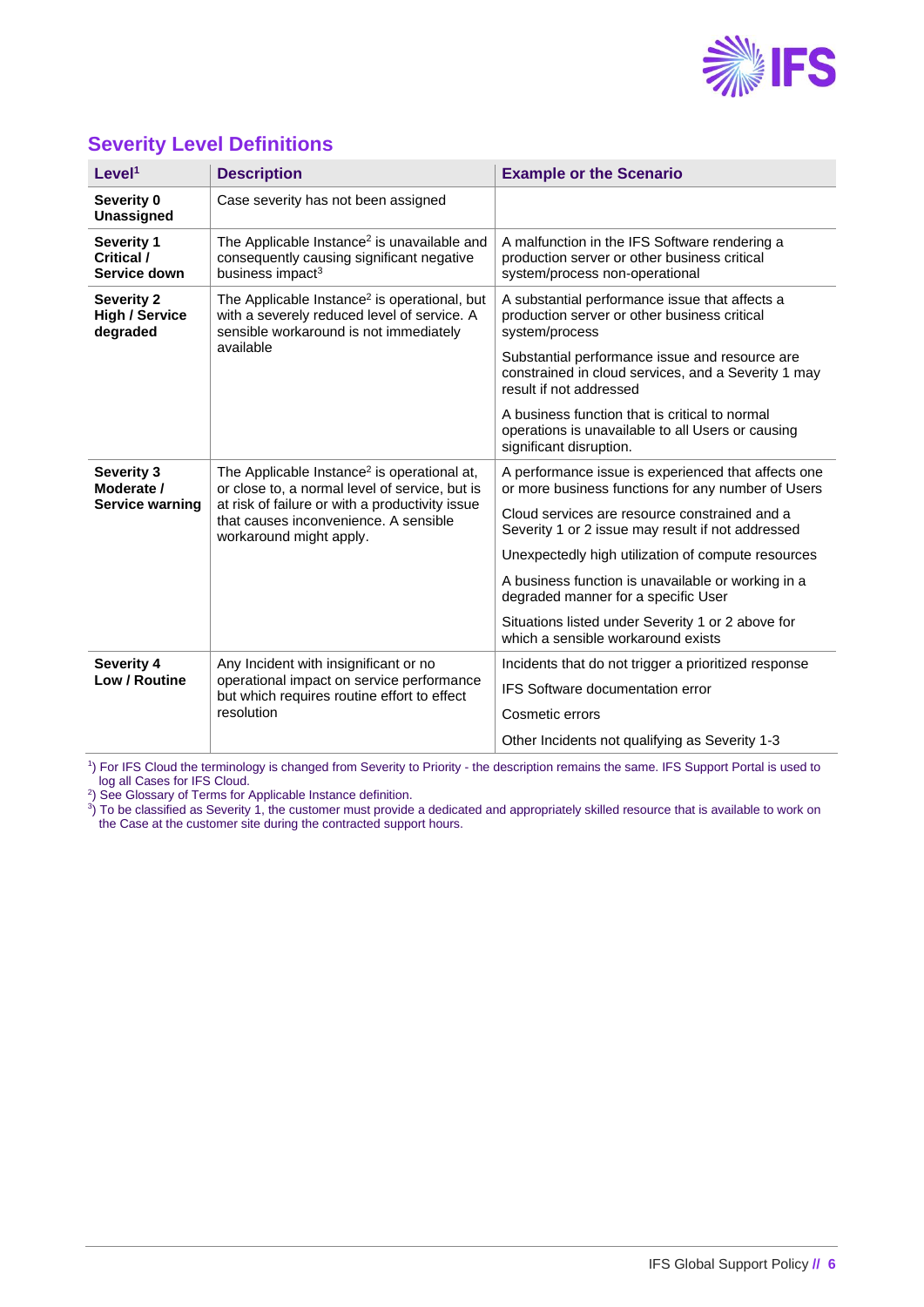

# <span id="page-6-0"></span>**Error Correction Delivery Policy**

| <b>Case Severity Level<sup>1</sup></b> | <b>Collection Delivery Method</b>                   |
|----------------------------------------|-----------------------------------------------------|
|                                        | Delivered via Update, or single patch <sup>2</sup>  |
|                                        | Delivered via Update, or single patch <sup>2</sup>  |
|                                        | Delivered via Update or future Release <sup>3</sup> |
|                                        | Delivered via Update or future Release <sup>3</sup> |

1 ) For IFS Cloud the terminology is changed from Case Severity to Case Priority but the numbering and description for each level remains unchanged. IFS Support Portal is used to log all Cases for IFS Cloud.

2 ) For Apps & FSM, a single patch will only be delivered for the current Update -2 or later. For PSO & IFS Cloud there is no concept of a single patch -where a Fix is needed, this will be delivered via the standard Service Update process.

<span id="page-6-1"></span><sup>3</sup>) For IFS Cloud, Case Severity 3 and 4 Fixes will be delivered through bi-annual Release Updates.

# **Case Handling Guidelines**

Unless an alternative Service Level applies, during Service Hours, IFS aims to Respond to a Case within:

- 1 hour for Severity 1 Cases
- 4 hours for Severity 2 Cases
- 12 hours for Severity 3 Cases
- 40 hours for Severity 4 Cases

This is a guide only and should not be mistaken for a service level agreement. IFS endeavor to provide regular updates.

### <span id="page-6-2"></span>**Additional Provisions for Platinum Support Services**

During Service Hours, IFS aims to React to all Cases within 15 minutes.

#### <span id="page-6-3"></span>Service level targets

| <b>Handling Times Subject to Service Great</b>      |            |                          |  |
|-----------------------------------------------------|------------|--------------------------|--|
| Severity Level <sup>1</sup><br><b>Response Time</b> |            | <b>Resolution Action</b> |  |
|                                                     | 30 Minutes | 4 Hours                  |  |
|                                                     | 2 Hours    | 16 Hours                 |  |

**Handling Times Subject to Service Credit**

1 ) For IFS Cloud the terminology is changed from Severity to Priority, but the numbering and description for each level remains unchanged. IFS Support Portal is used to log all Cases for IFS Cloud.

#### <span id="page-6-4"></span>Emergency Phone Support

PLATINUM customers have telephone access 24/7 for Severity 1 and 2 cases. Wherever a telephone conversation between customer users and IFS personnel is required, it will be documented in the case and hence become visible to the customer via the IFS Support Portal. The case must have been created and dispatched to IFS prior to a telephone call being placed.

#### <span id="page-6-5"></span>Current Release, Latest Resolution

The Current Release is the latest supported Release as defined in the Glossary and Terms below.

The latest Resolution:

- For IFS Cloud is the latest Service Update -3
- For non-IFS Cloud products e.g., Apps 10, FSM 6, the latest Update -3 with the addition of such needed Fixes<sup>1</sup> as IFS deems required

1 ) For IFS PSO & IFS Cloud there is no concept of single patch - where a Fix is needed, this will be delivered via the standard Update process.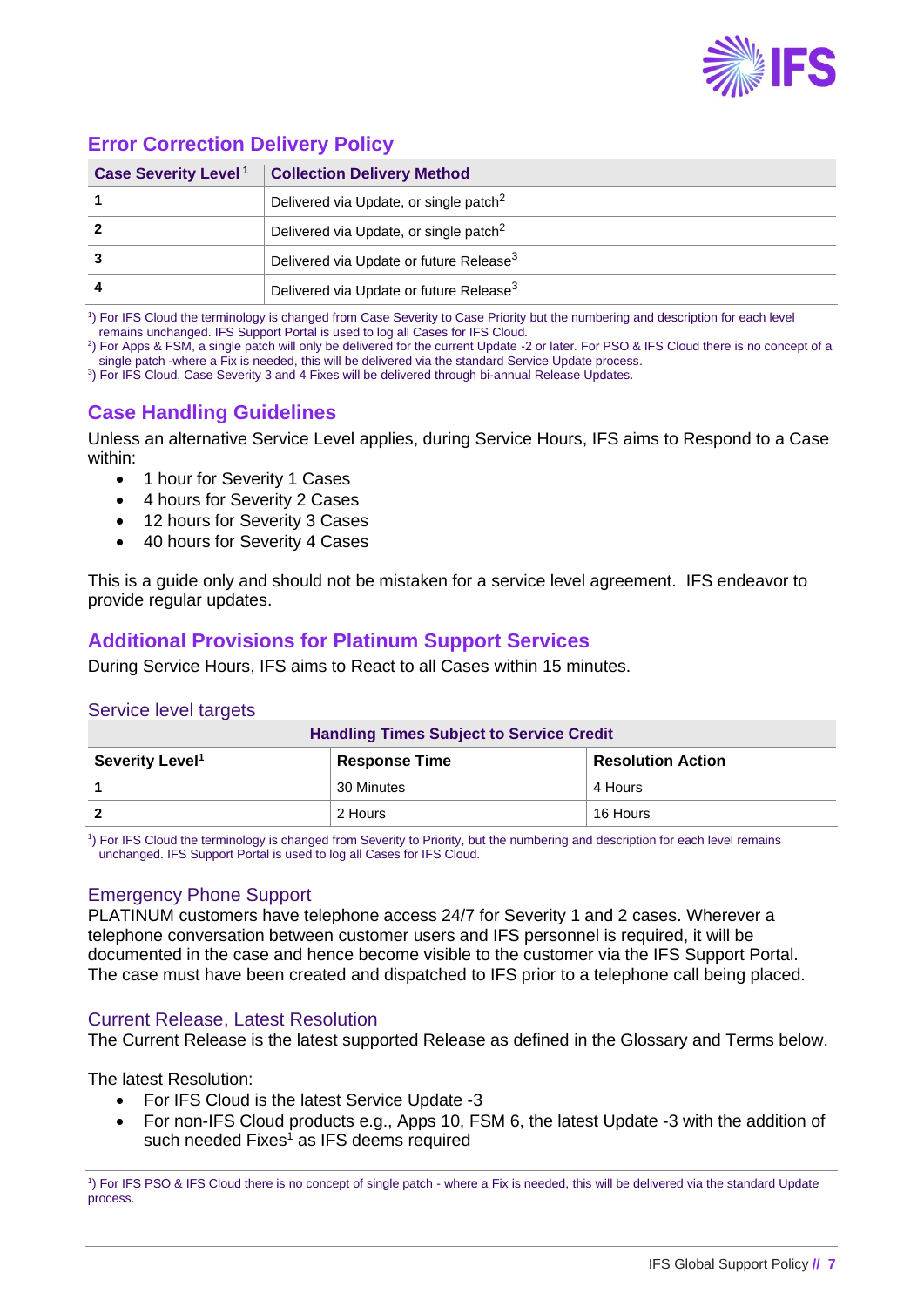

# <span id="page-7-0"></span>**Additional Provisions for IFS Cloud Services**

#### <span id="page-7-1"></span>Releases and Updates

In order to assure the continuity of the IFS Cloud Services, a customer is required to remain up to date with Service Updates, and IFS Cloud Service customers must be on a Current Release and no more than three (3) Service Updates behind the latest Service Update.

#### <span id="page-7-2"></span>RPO/RTO

In the event of an Outage that requires full or partial restoration of the Environment, IFS shall restore the Production Environment as of the most recent successful available backup, yielding the applicable Recovery Point Objective, with the objective to return Production Environment to Availability within the applicable Recovery Time Objective. The applicable RPO and RTO is as stated below for IFS Cloud, IFS Apps and IFS FSM.

**RPO.** Four (4) hours for IFS Cloud, eight (8) hours for IFS Applications and one (1) hour for IFS FSM. Note this period is the time between the data being copied between the production and back-up datacenter and is therefore based on a disaster causing the loss of all back-ups within the production datacenter. However, there are multiple back-ups within the production datacenter itself.

**RTO.** Twelve (12) hours for IFS Cloud, twenty-four (24) hours for IFS Applications and sixteen (16) hours for IFS FSM.

### <span id="page-7-3"></span>**Code Line Management**

An instance is a unique code line, containing the customer solution, which includes the customer's own tailoring (configurations, customizations etc.).

**Included in IFS Support Services.** IFS Support Service is provided for one code line<sup>1</sup> and one instance of the customer solution. This instance can be replicated to meet customer demands. However, IFS deliver once, and it is the customer's responsibility for multiple deployment of deliveries. IFS will still only support the one initial instance with the associated Test Environment.

**Additional Code Line.** If customers are interested in an additional code line, please contact your IFS Account Manager for assistance.

1 ) For IFS FSM 6 and IFS Application 10, source code control is managed by customers in Citrix Build-Place or via IFS' managed source control service. For IFS Cloud, this is managed by the customer in the IFS Lifecycle Experience Portal and the Cloud Build Place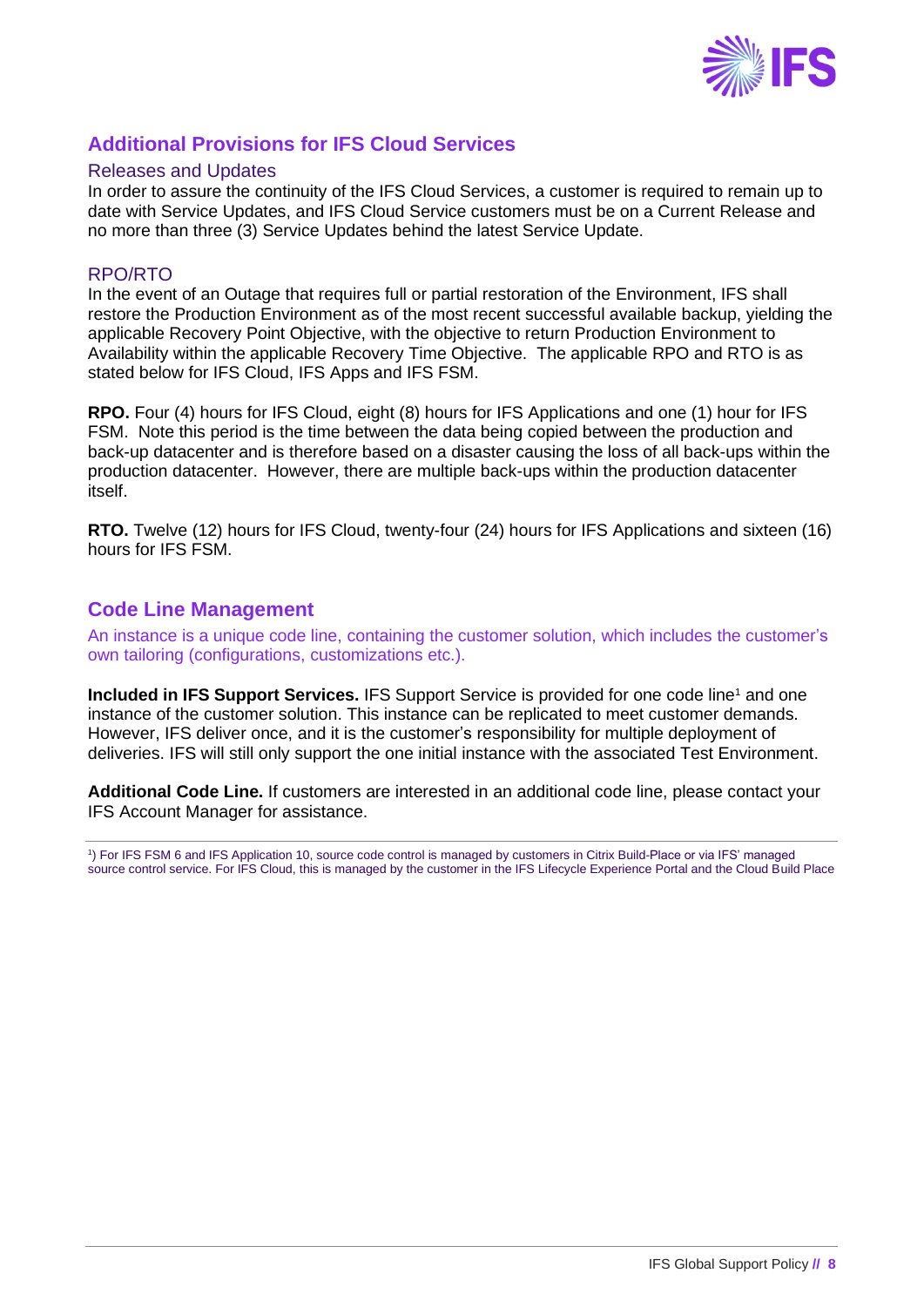

# <span id="page-8-0"></span>**Glossary of Terms**

"Applicable Instance" means for 1) Case Severity 1 or 2, a production server or other business critical production system, and those other instances previously agreed with IFS to be of equivalent status, such as test environments during Solution Acceptance Test (SAT) and Operational Readiness Test (ORT) project phases; 2) Case Severity 3 or 4, all environments supported by IFS. For IFS Cloud Service customers "Applicable Instance" means only those contracted instances, such as Production, Test etc.

"Case" means a unique message, identified with a number, reported by the Customer into IFS's case management portal. Such a message can be a report of an Error, a request for information, modification or service, or other messages.

"Current Release" means the latest Release offered by IFS for general commercial distribution and other currently supported Releases as designated by IFS in the then current IFS Support Policy.

"Error" means a software defect in the Application Software, which consists of a nonconformity between the unmodified software and its applicable functional specifications, which for the Application Software are set forth in the Software Documentation.

"Fix" means a correction to an Error or a Security Vulnerability in the Application Software. Fixes are compatible with the applicable Current Release designated by IFS.

"Improvement" means a functional change made by IFS to improve or enhance the Application Software e.g., to implement new capability and address legal requirements. Improvements are compatible with the applicable Current Release designated by IFS.

"React(ion)" means the elapsed time until the Evaluate and Classify process begins.

"Release" means a version of the Application Software designated by IFS as a "release" and made available for general commercial distribution, typically containing new functionality, a cumulative set of Fixes and Improvements, as well as potential architectural changes, for example FSM 6.x, IFS Applications 10, IFS Cloud 21R1.

"Respond" means the elapsed time until the same Case is accepted from the second-line queue for the first time, minus any time spent with the customer, thus the start of qualified work on the Case

"Resolution" means a Fix, Service Update, Update or other solution, circumvention, software re-start, etc. by IFS to resolve an Error. A Resolution may consist of a temporary solution, including the creation of a bypass or workaround, to restore the affected functionality and that will apply until the Error has been permanently resolved, it being understood that such permanent solution may only be made available in a future Release. "Resolve (Resolution Action)" means the elapsed time until a Fix, workaround or action plan is provided. "Net Resolution" means the elapsed time until a Case is closed, minus any time spent with the customer.

"Total Resolution" means the total elapsed time until a Case is closed.

"RTM" means Release to Market.

"Recovery Point Objective (RPO)" means the applicable maximum targeted period in which Content stored in the Cloud Platform might be lost as the result of disaster-based Incident.

"Recovery Time Objective (RTO)" means the applicable maximum targeted time for Availability to be restored following a disaster-based Outage.

"Security Vulnerability" means a weakness in software code, a product or a system that leaves it open to the potential for exploitation in the form of unauthorized access or malicious behavior.

"Service Hours" means 7am to 7pm during the working week of the physical country and time zone named in the applicable order, it being understood some services can however have different hours. Where a service has different hours, these are given in the IFS Support Policy. Where the physical country named in the order has more than one time zone, the central time zone is utilized. Where the physical country named in the order has an even number of time zones, the eastern-most of the two central time zones is used.

"Service Update" means a cumulative set of high severity Fixes for a Release ("high severity" being as designated by IFS as set forth in the IFS Support Policy). Service Updates are compatible with a specific Release of the Application Software as designated by IFS and released in accordance with IFS's release schedule as applicable from time to time.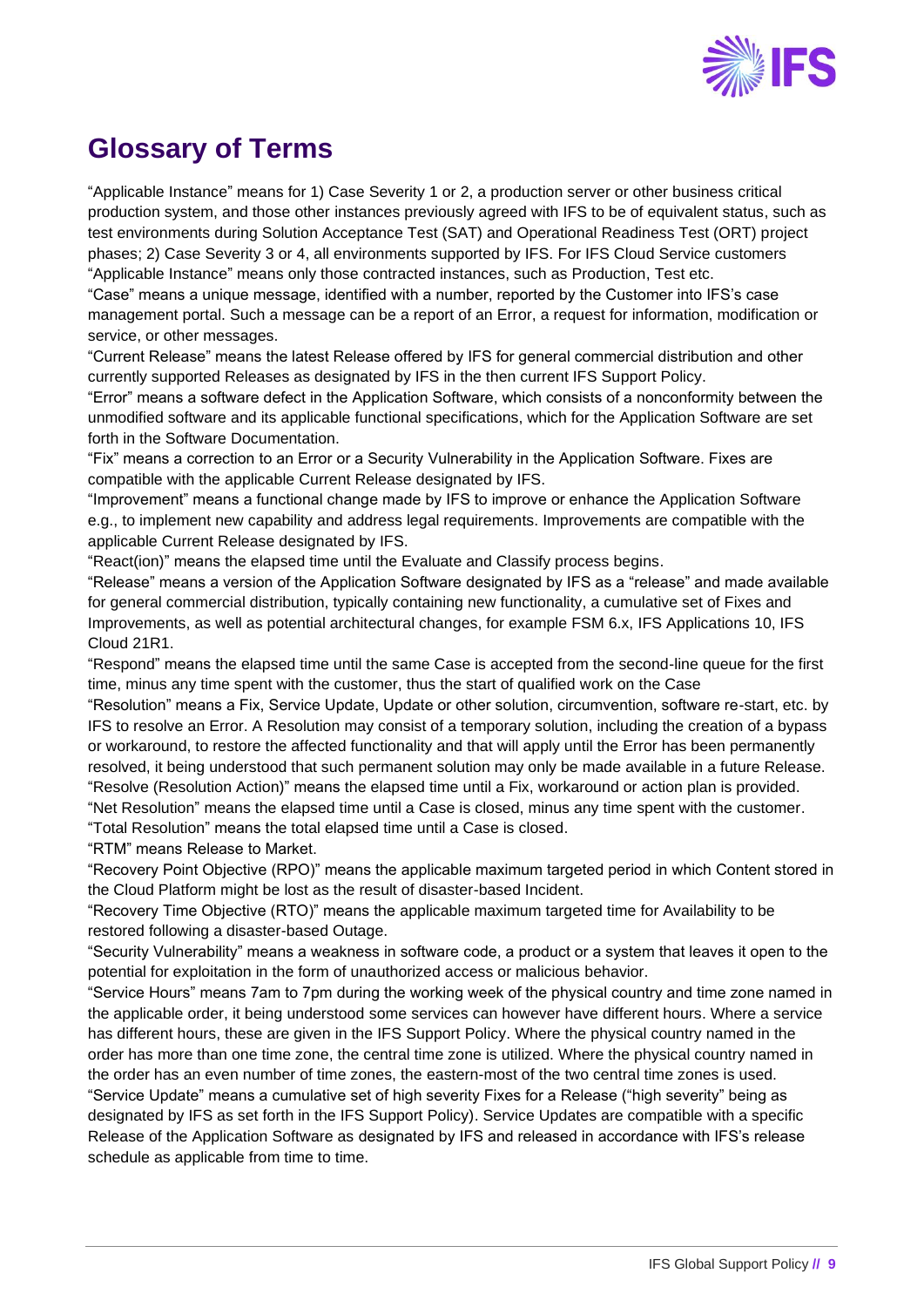

"Severity Level" means the applicable severity level assigned by IFS to a Case, as it may be re-classified by IFS based on information gathered throughout the Case life cycle. For IFS Cloud the terminology is changed from Severity to Priority - the description remains the same.

"Software Documentation" means the on-line reference manual produced by IFS describing the function of, and provided together with, the Application Software. It does not include any general descriptions, collateral, training material or other materials not included in the on-line manual.

"Support Services" means the technical support and maintenance provided or made available by IFS and purchased by the Customer for particular Application Software, which includes different support options, as specified on the applicable order for such Support Services. Support Services may be limited to certain software installation(s), instance(s), environment(s), language version(s), and country(ies) /site(s) as specified in the applicable order.

"Support Period" means the period designated by IFS during which the Release of the applicable Application Software product or module will be supported and maintained by IFS.

"Update" means a cumulative set of Fixes and Improvements for a Release. Updates are compatible with a specific Release of the Application Software as designated by IFS and released in accordance with IFS's release schedule as applicable from time to time.